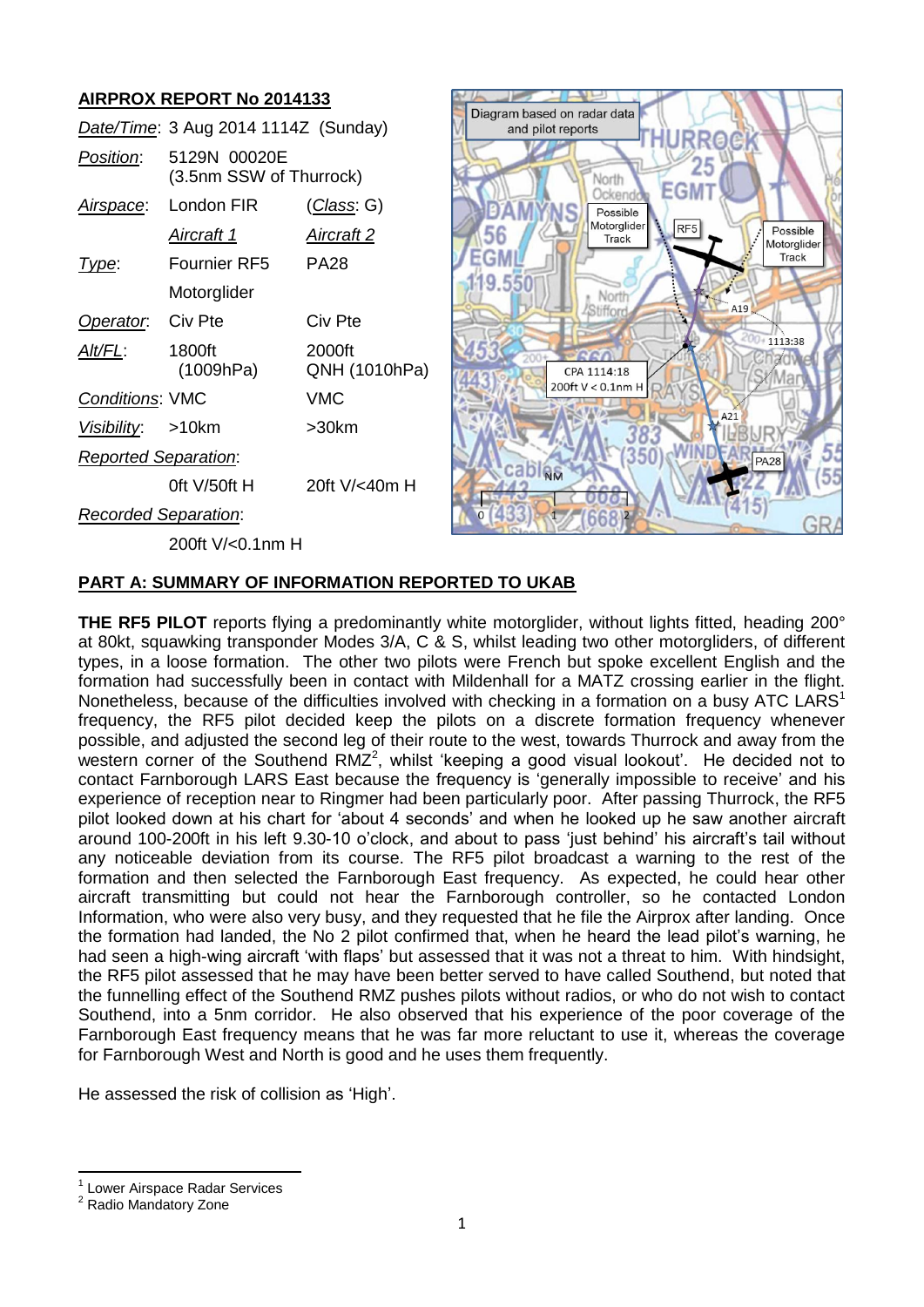**THE PA28 PILOT** reports flying VFR, heading 355° at 100kt, with white wing-tip strobes and a tail beacon illuminated, squawking transponder Modes 3/A, C and S and in receipt of a 'Reduced Traffic Service' from Farnborough LARS East. He was accompanied by another qualified pilot sitting in the right-hand seat, but they had experienced difficulty with the seat adjustment and, consequently, the right-hand seat was 'in a reclined position' resulting in a reduced field of view below them on that side. They were routing towards the east of Damyns Hall to keep clear of a NOTAM'd air display and, as they approached Thurrock, they received Traffic Information on an aircraft converging from their right and passing ahead and above their aircraft; they had been keeping a good lookout and saw that aircraft pass clear of them before another aircraft then passed at 'high speed', from right to left, immediately in front, and slightly below their forward field of view. Just 2 to 3 seconds before this second aircraft passed them, they received Traffic Information from the Farnborough Radar controller, on traffic converging from their 1 o'clock. There was not enough time to take any avoiding action and, shortly after the aircraft passed, the PA28 pilot saw another two aircraft, which he believed to be motorgliders, pass in the opposite direction around 200m clear to their right-hand side.

He assessed the risk of collision as 'High'.

## **Factual Background**

The weather for London City at 1050 was recorded as:

METAR EGLC 031050Z AUTO 24010KT 210V280 9999 BKN040/// 22/10 Q1010=

#### **Analysis and Investigation**

#### **CAA ATSI**

The Farnborough LARS(E) controller's workload and RTF loading were assessed as high. The CAA ATSI had access to RTF and area radar recording together with written reports from both pilots and the investigation report from the Farnborough ATSU.

At 1103:32 the PA28 contacted Farnborough Radar and reported en-route from Lashenden to Elstree and requested a Traffic Service on QNH 1010hPa and 8nm northwest of Lashenden. The Farnborough controller confirmed the QNH 1010hPa and instructed the PA28 to squawk 1734, which was acknowledged correctly by the PA28 pilot.

At 1105:10 the Farnborough controller advised *"(PA28)c/s identified to the south of Rochester by six miles Traffic Service may be late warning of traffic due to traffic density on frequency and in the local area"*. The PA28 pilot replied *"Reduced traffic (PA28)c/s".*

During the next few minutes the Farnborough controller passed Traffic Information to the PA28 pilot on a number of other on aircraft not involved with the Airprox:

- 1108:27 ATC *"(PA28)c/s north of you range of three miles believed to be inbound to Rochester present track should clear on your righthand side one o'clock three miles"* PA28 "*Roger traffic (PA28)c/s"*
- 1111:42 ATC *"(PA28)c/s in your two o'clock range of three miles two thousand feet converging from your righthand side"* PA28 *"Roger traffic (PA28)c/s"*
- 1112:30 ATC *"and (PA28)c/s that traffic is now one o'clock one and a half miles crossing you right left ahead"*
	- PA28 *"Have traffic contact with traffic (PA28)c/s"*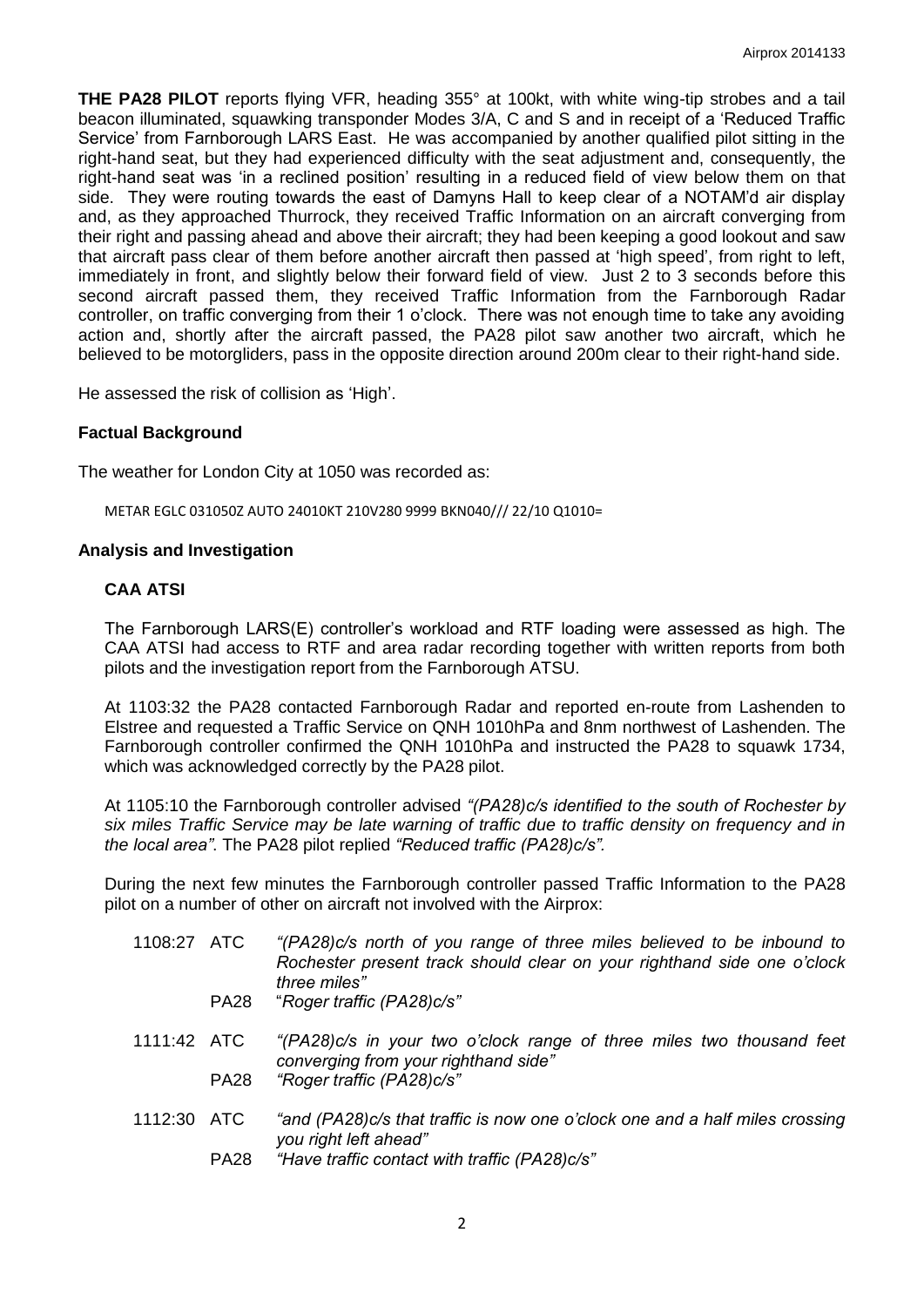At 1112:44 the PA28 had reported this traffic in sight and the controller then passed Traffic Information on an aircraft approaching from the north [the RF5], *"(PA28)c/s further traffic north of you four miles southbound one thousand eight hundred feet not working this unit".* There was no response from the PA28 pilot. The RF5, squawking 7000, was 1nm south-southwest of Thurrock airfield, tracking south at an altitude of 1800ft and in the PA28's half past twelve at a range of 4.4nm – Figure 1.



Figure 1 – Swanwick MRT at 1112:44

The two aircraft continued to route on reciprocal tracks and the position of the two other motor gliders is unclear but radar showed a following radar contact positioned 1nm northeast of the RF5.

At 1114:10 the controller updated the Traffic Information *"(PA28)c/s the other traffic is just north of you range less than a mile pass [1114:20] on your righthand side further traffic west of you one and a half miles two thousand one hundred feet".* There was no response from the PA28 pilot. Radar showed the vertical distance between the two aircraft was 300ft – Figure 2.



Figure 2 – Swanwick MRT at 1114:12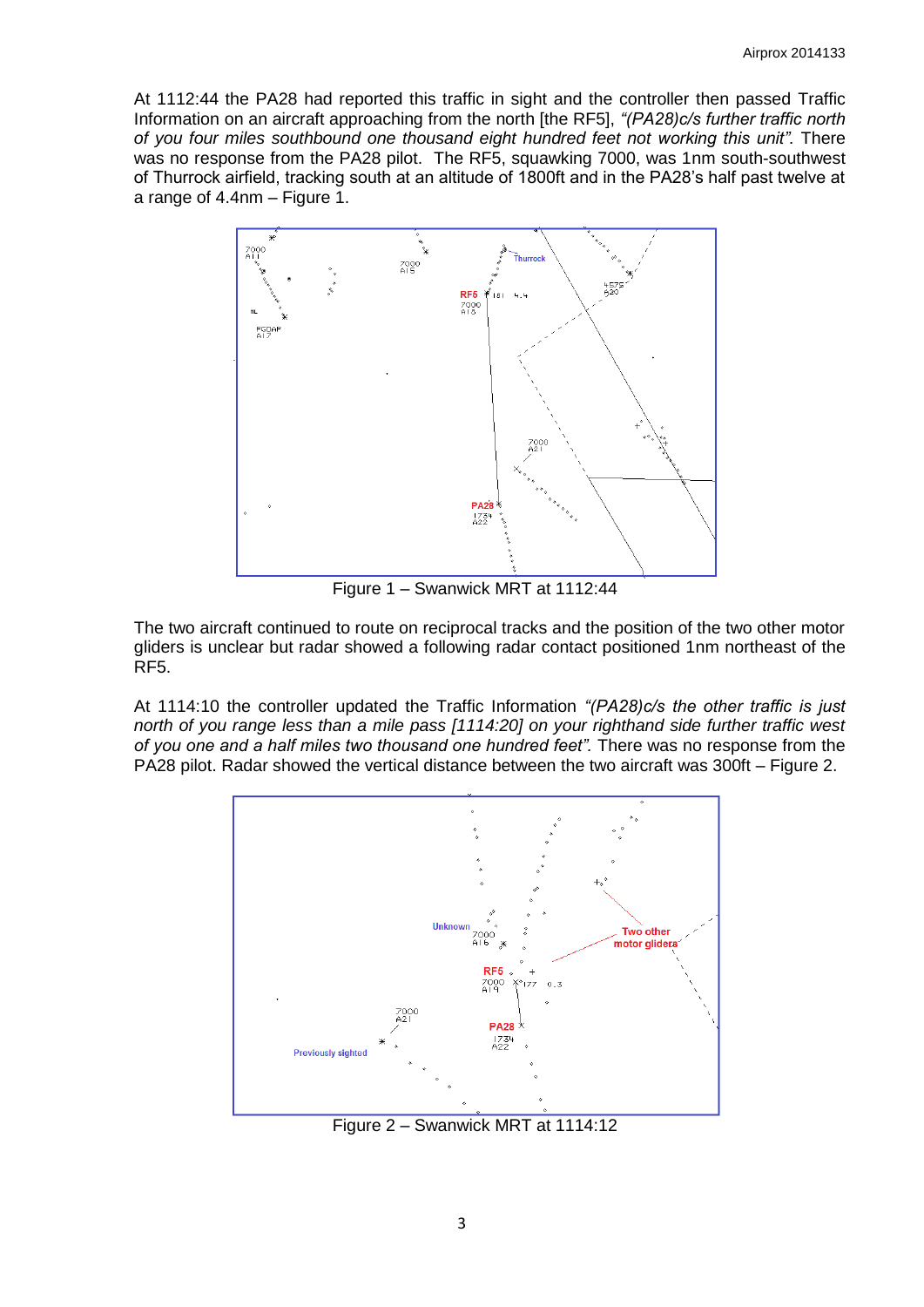It is likely that the two aircraft passed abeam each other whilst Farnborough were transmitting the Traffic Information. The PA28 pilot's written report indicated that the RF5 passed at high speed from right to left, immediately in front of and slightly below.

At 1115:10 the controller advised the PA28 pilot that he was clear of the previously reported [RF5] traffic. The controller continued to provide Traffic Information and at 1117:10 the PA28 was transferred to Farnborough LARS(N) on frequency 123.8MHz.

The written report from the RF5 pilot indicated that, due to the potential difficulties in checking in a formation on a very busy ATC frequency, he elected to remain on a discrete frequency routeing via Thurrock to remain west of the Southend RMZ. The RF5 pilot added there are difficulties in communicating with Farnborough LARS(E) in that area.

The Farnborough ATSU have recommended that Thurrock and Damyns Hall are contacted to establish if any aircraft operating in the vicinity of the airfields have difficulty in communicating with Farnborough LARS(E) and if so then a further technical investigation may be required.

The controller had a high workload and was viewing a situational display set at 60nm range. The area around Thurrock would have shown multiple contacts in close proximity and the controller agreed a Traffic Service with the PA28 pilot but advised that there '*may be late warning of traffic due to traffic density on frequency and in the local area'.* The PA28 pilot acknowledged being in receipt of a reduced traffic service and although not considered a causal factor, it was noted that the controller did not use the correct phraseology to reduce the Traffic Service. CAP 413, Radio Telephony Manual, Chapter 6, Paragraph 6.75/76 state:

'*When providing a surveillance derived ATS, there may be circumstances that prevent controllers from passing timely Traffic Information and/or deconfliction advice, e.g. high workload, areas of high traffic density, against aircraft conducting high energy manoeuvres, or when traffic is not displayed to the controller. Controllers shall inform the pilot of reductions in Traffic Information along with the reason and the probable duration; however, it may not always be possible to provide these warnings in a timely fashion.* 

*In high workload situations, which may not always be apparent from RTF loading, it may not be possible for controllers to always provide timely Traffic Information and/or deconfliction advice. High workload situations may not necessarily be linked to high traffic density.*'

The controller passed Traffic Information on a number of other contacts and then passed information on the RF5, '*further traffic north of you four miles southbound one thousand eight hundred feet not working this unit"* but there was no acknowledgement from the PA28 pilot and the controller did not challenge the pilot, probably due to workload.

As the two aircraft closed on reciprocal tracks the controller gave a further late warning of the conflicting [RF5] traffic '*just north of you range less than a mile pass on your righthand side'*. It was considered likely that due the controller's workload and urgency of the warning, the phraseology used was non-standard.

## **UKAB Secretariat**

 $\overline{\phantom{a}}$ 

Both pilots had equal responsibility to avoid a collision $3$  and, because the aircraft were approaching more or less head-on, both pilots were required to alter course to the right.<sup>4</sup>

 $3<sup>3</sup>$  Rules of the Air 2007, Rule 8, Avoiding Aerial Collisions

<sup>4</sup> Rules of the Air 2007, Rule 10, Approaching Head-on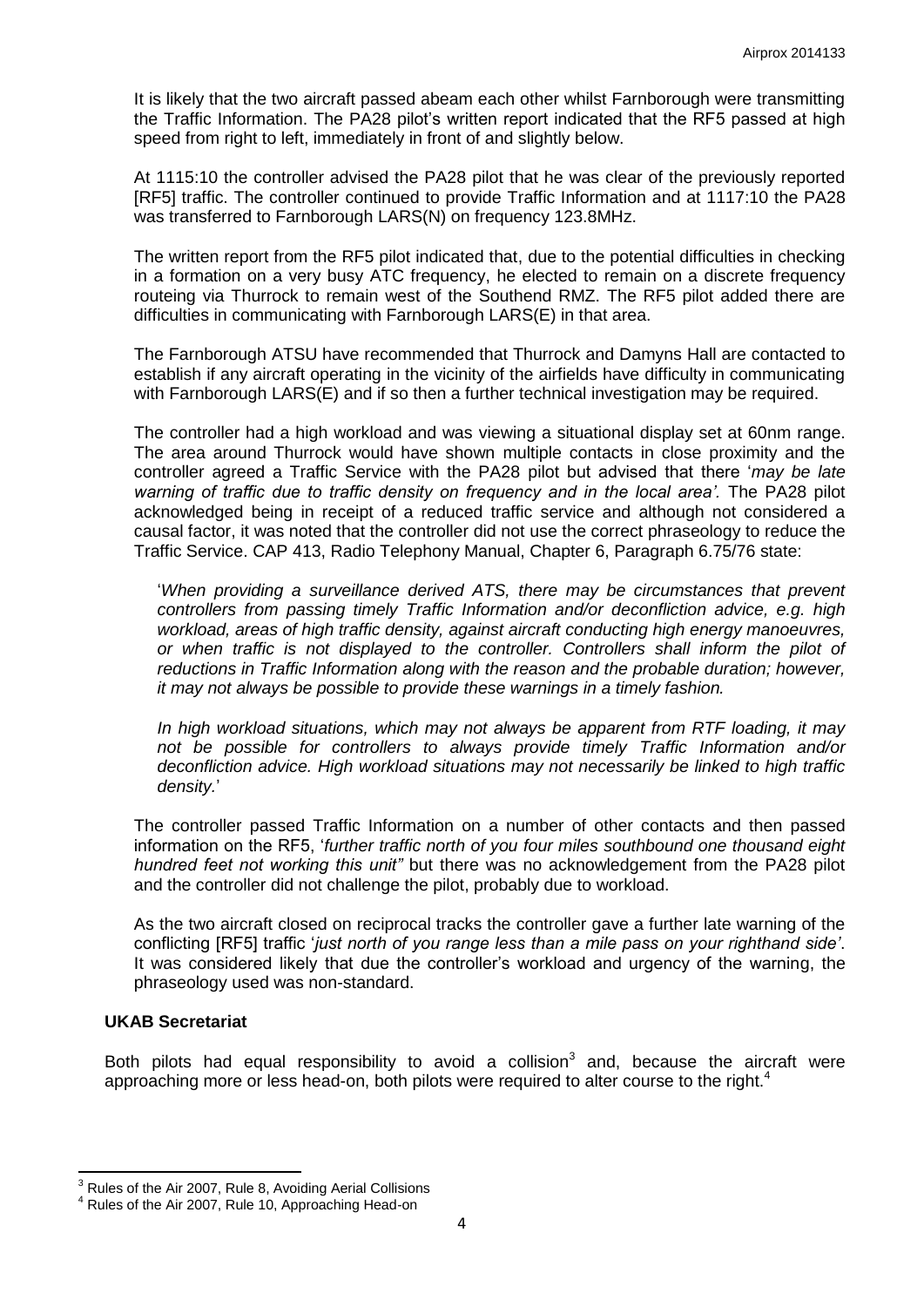## **Summary**

An Airprox occurred at 3.5nm to the south-southwest of Thurrock airfield, within Class G airspace between a Fournier RF5 motorglider and a PA28 Piper Cherokee Warrior II. The Airprox occurred when the RF5, not in receipt of an Air Traffic Service, and the PA28, in receipt of a reduced Traffic Service from Farnborough LARS(E), came in to proximity. Neither pilot saw the other aircraft in time to take any avoiding action.

### **PART B: SUMMARY OF THE BOARD'S DISCUSSIONS**

Information available included reports from the pilots of both aircraft, transcripts of the relevant RT frequencies, radar photographs/video recordings, reports from the appropriate ATC and operating authorities.

Board members agreed that this Airprox had occurred during a very busy day in a busy piece of airspace; considerable discussion about the 'funnelling effect' of the Southend RMZ then ensued. Some members thought that many GA pilots did not understand the difference between an RMZ and controlled airspace and, consequently, they perceived that contacting Southend ATC would result in unwanted control restrictions. In fact, an RMZ only requires them to attempt radio contact with ATC so that controllers can better manage their traffic without unnecessary avoiding action, and does not oblige pilots to accept any form of Air Traffic Service. A Board member commented that he had been in touch with the Southend SATCO<sup>5</sup> about the RMZ, who reported that they very rarely have to refuse a service and that Southend ATC actively encourages pilots to contact them for the benefit of all airspace users. There was agreement that understanding of the use of RMZs could be improved to the benefit of all airspace users, and the Board resolved to make a recommendation that GASCO should consider ways of improving pilots' understanding of RMZs. It was also noted that the RF5 pilot reported frequent problems with the Farnborough LARS(E) frequency; the NATS advisor informed the Board that radio coverage and sectorization for Farnborough LARS were already being reviewed. Board members noted that the PA28 pilot had managed to achieve two-way contact with Farnborough LARS and agreed that, despite the limitations placed on the Traffic Service provided, the controller had done well to pass relevant Traffic Information given the busy airspace.

Turning to the actions of the pilots, the Board thought that, notwithstanding the difficulties involved with leading such a loose formation, the pilot of the RF5 would have been better served by attempting to obtain an Air Traffic Service from Farnborough LARS, or alternatively using the Southend RMZ to simplify his routing. Regardless of the radio problems, formation problems and Air Traffic Services on the day, the Board agreed that both pilots were required by the Rules of the Air to avoid colliding with each other's aircraft. It seemed likely to the Board that the RF5 pilot had experienced an increased workload due to the demands of leading a formation, and that the PA28 pilot, having seen one conflicting aircraft and likely focussed on monitoring it, had probably not maintained an effective scan and so had not seen the RF5 approaching him. The Board agreed that the lesson for all aviators here was captured in the old adage 'aviate, navigate, communicate'; no matter what other demands are placed on a pilot's attention, the requirement to fly the aircraft, look-out, and avoid collision must come above all other actions.

It was agreed that the cause of the incident lay in a late sighting by the RF5 pilot and, because he saw the RF5 so late as to be unable to take action, effectively a non-sighting by the PA28 pilot. Turning to the degree of risk, the Board noted that the CPA reported by both pilots and confirmed by the radar recording was extremely close, and that neither pilot had been able to take any action to improve matters. They therefore classified it as a Category A situation that had just stopped short of an actual collision, where separation had been reduced to the minimum and / or where chance had played a major part in events.

<sup>&</sup>lt;u>s</u><br><sup>5</sup> Senior Air Traffic Control Officer